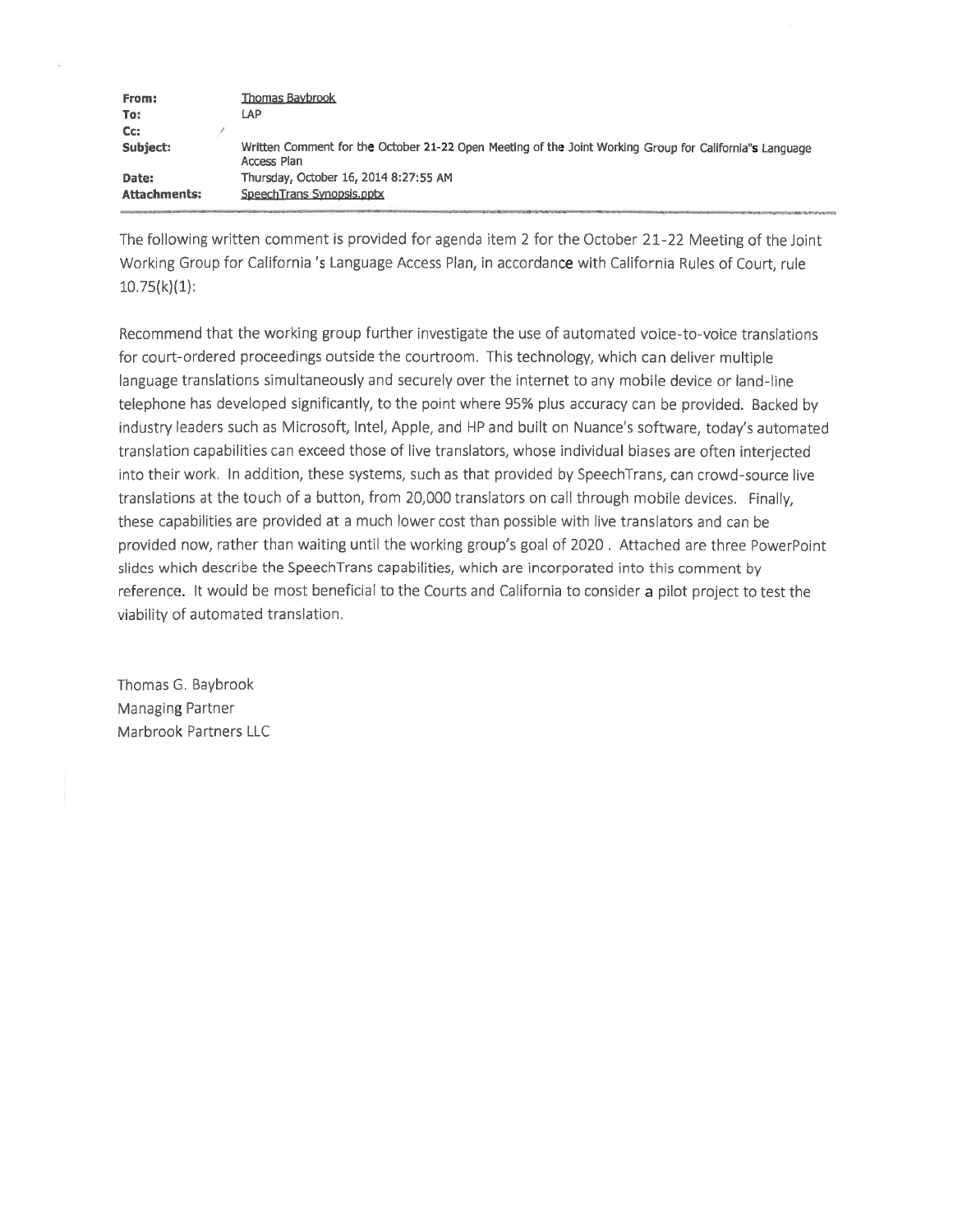### **SpeechTrans Overview**

**SpeechTrans** delivers the world's most advanced speech-tospeech translator. Its cloud-based processes, accessed securely over the Internet:

- Incorporate the latest developments in speech-to-speech translation and automatic speech recognition with custom algorithms
- Enable users to converse with a foreign language speaker without an interpreter, with less cost, and greater reliability
- Supports more than 30 languages and 33 language pairs
- Are supported by 20,000 on-call interpreters at the touch of a button
- Include mobile (any device), laptop/desktop, land-line, and enterprise-wide implementations

### **SpeechTrans**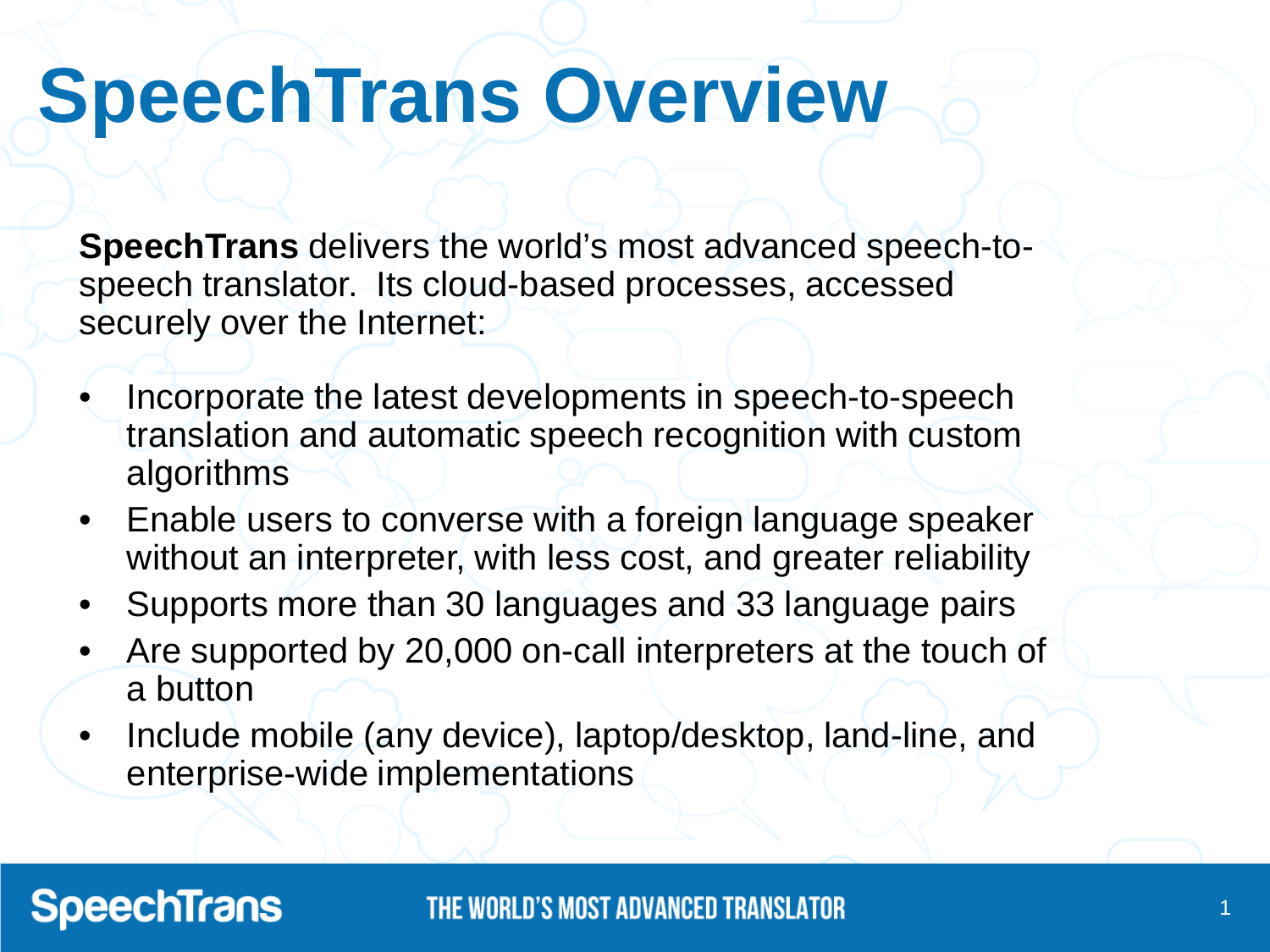### **SpeechTrans™ API Supported Languages**

The SpeechTrans APIs support all operating systems and are available individually. They are:

- ASR (Automatic Speech Recognition),
- TTT (Text to Text Translation)
- TTS, (Text to Speech)

### All API requests are made using HTTPS

|   | SpeechTrans API Supported ASR And TTTS List |
|---|---------------------------------------------|
| . |                                             |

| -English (US, UK, AUS)            | -Portuguese                 |
|-----------------------------------|-----------------------------|
| -EU French                        | -Polish                     |
| -Canadian French                  | -Arabic (UAE, Egypt, Saudi) |
| -Italian                          | -Czech                      |
| -German                           | -Greek                      |
| -Spanish (EU, US, MX)             | -Finnish                    |
| -Korean                           | -Haitian Creole             |
| -Dutch                            | -Hungarian                  |
| -Swedish                          | -Turkish                    |
| -Norwegian                        | -Vietnamese                 |
| -Chinese (Mandarin and Cantonese) | -Slovakian                  |
| -Russian                          | -Romanian                   |
| -Danish                           | -Malaysian                  |
| -Japanese                         | -Indonesian                 |
| -Czech                            | -Turkish                    |

### **SpeechTrans Cross Translation Language Pairs**

| Italian to English        | English to Polish                                                                                                                        |
|---------------------------|------------------------------------------------------------------------------------------------------------------------------------------|
| Swedish to English        | English to Italian                                                                                                                       |
| English to Japanese       | Chinese to English,                                                                                                                      |
| Spanish to English        | Dutch to English                                                                                                                         |
| French to English         | <b>English to Portuguese</b>                                                                                                             |
| <b>English to Chinese</b> | English to Russian                                                                                                                       |
| English to French         | English to Spanish                                                                                                                       |
| Russian to English        | German to Russian                                                                                                                        |
| Japanese to English       | <b>Russian to German</b>                                                                                                                 |
| Polish to English         | French to Russian                                                                                                                        |
| Korean to English         | Russian to French                                                                                                                        |
| <b>English to Swedish</b> | Italian to Russian                                                                                                                       |
| German to English         | Spanish to Russian                                                                                                                       |
| <b>English to German</b>  | Russian to Spanish                                                                                                                       |
| English to Korean         | Arabic to English                                                                                                                        |
| Portuguese to English     | English to Arabic<br>English to Dutch                                                                                                    |
|                           | * Additional languages can be built<br>as required. Real-time human<br>translation is available in any<br>language pair with API tie in. |

### **SpeechTrans**

### THE WORLD'S MOST ADVANCED TRANSLATOR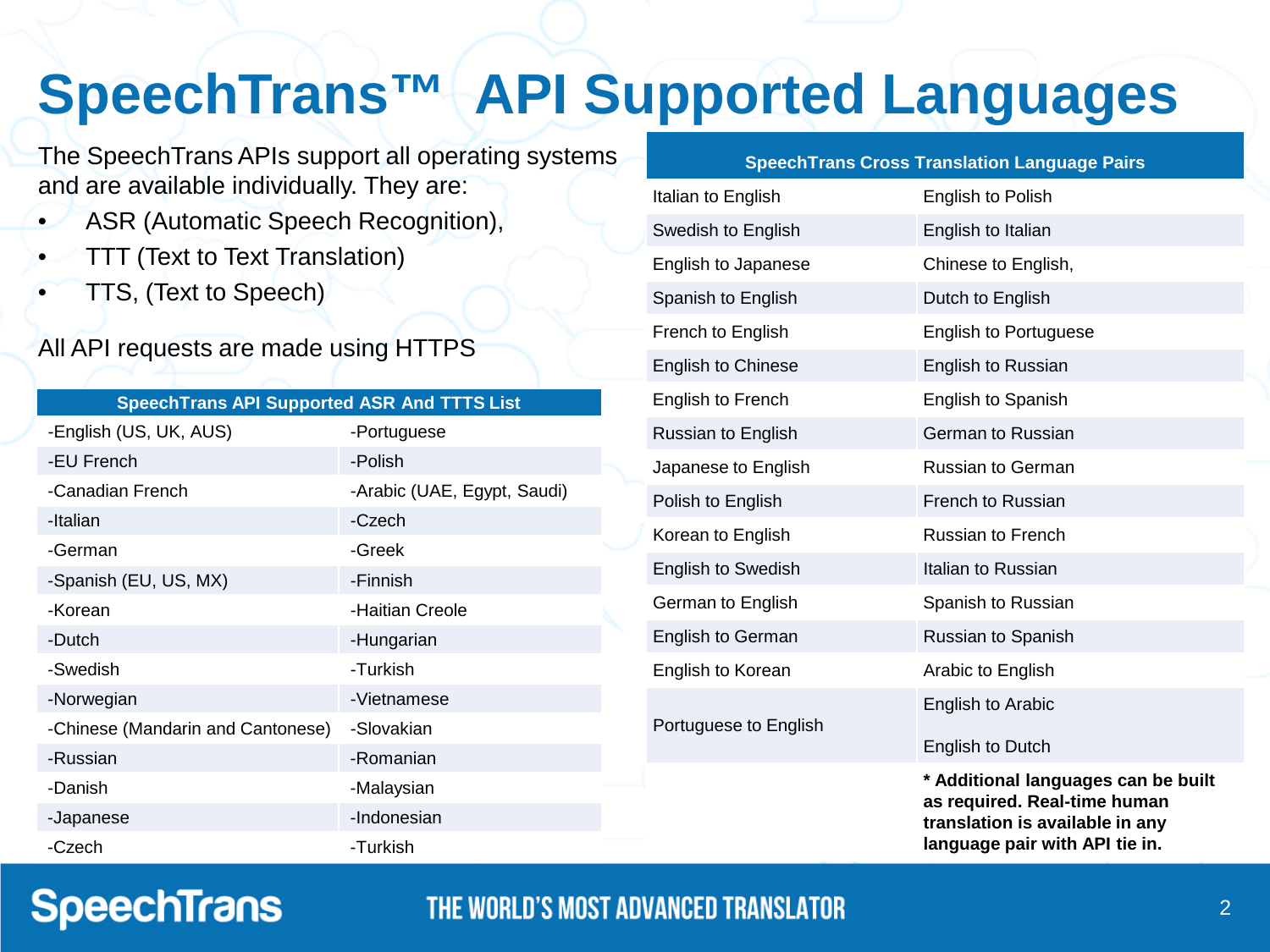### **Technology & Guaranteed Accuracy – by having 20,000 Human interpreters and disruptive capabilities**

| Language Translation                     | Mobile, desktop and landline subscribers with real-time voice translations of the other speaker's<br>conversation - Patent pending algorithm for scoring translations & telephony                         |
|------------------------------------------|-----------------------------------------------------------------------------------------------------------------------------------------------------------------------------------------------------------|
| <b>Dictation</b>                         | This is a productivity service which subscribers can use to convert their speech to text $-$ Proprietary<br>Media Gateway for Streaming Speech Recognition anywhere - algorithm for increasing Nuance ASR |
| <b>Remote Desktop</b>                    | Allows users to run our Windows 8.1 Apps from any Operating System or Device. Allows for<br>companies to host their entire networks in the cloud with streamlined speech recognition.                     |
| Accessibility                            | This service enables the 360 M Hearing Impaired to communicate using automated TTY. No need<br>for costly operators, can be done in 44 languages and licensed to Telco Operators.                         |
| Natural Language<br><b>Understanding</b> | This service improves interaction with your device by speech enabling commands (Siri for<br>Windows) – Can work over the phone without the need for internet connection                                   |

### **Mobile**

SpeechTrans Ultimate combines translation, dictation, and chat. Featured by Apple & MSFT, Functions on iPhone, IPad, Android, Blackberry, Windows 8 Phone and Tablets.

### **Laptop/Desktop**

SpeechTrans Ultimate for Win 7/8, Dictation App Ranked higher than Nuance Dragon Dictate in Windows 8 Store. SpeechWeb works on Windows XP, 7, 8 and Mac devices allows users to run Windows in cloud.

### **Land Line**

InterprePhone, IntelliConference, SpeechTrans Remote Microphone, and TeleDictation service can be accessed by dialing our toll free number both automated dictation, translation or to 20,000 live interpreters.

### **Enterprise**

SpeechTrans Cloud based API consisting of ala-carte Speech Recognition, Text to Text translation and Text to Speech can be licensed to Enterprise clients as we have done with HP by integrating it into their MyRoom Video Conferencing Solution.

### **SpeechTrans**

### THE WORLD'S MOST ADVANCED TRANSLATOR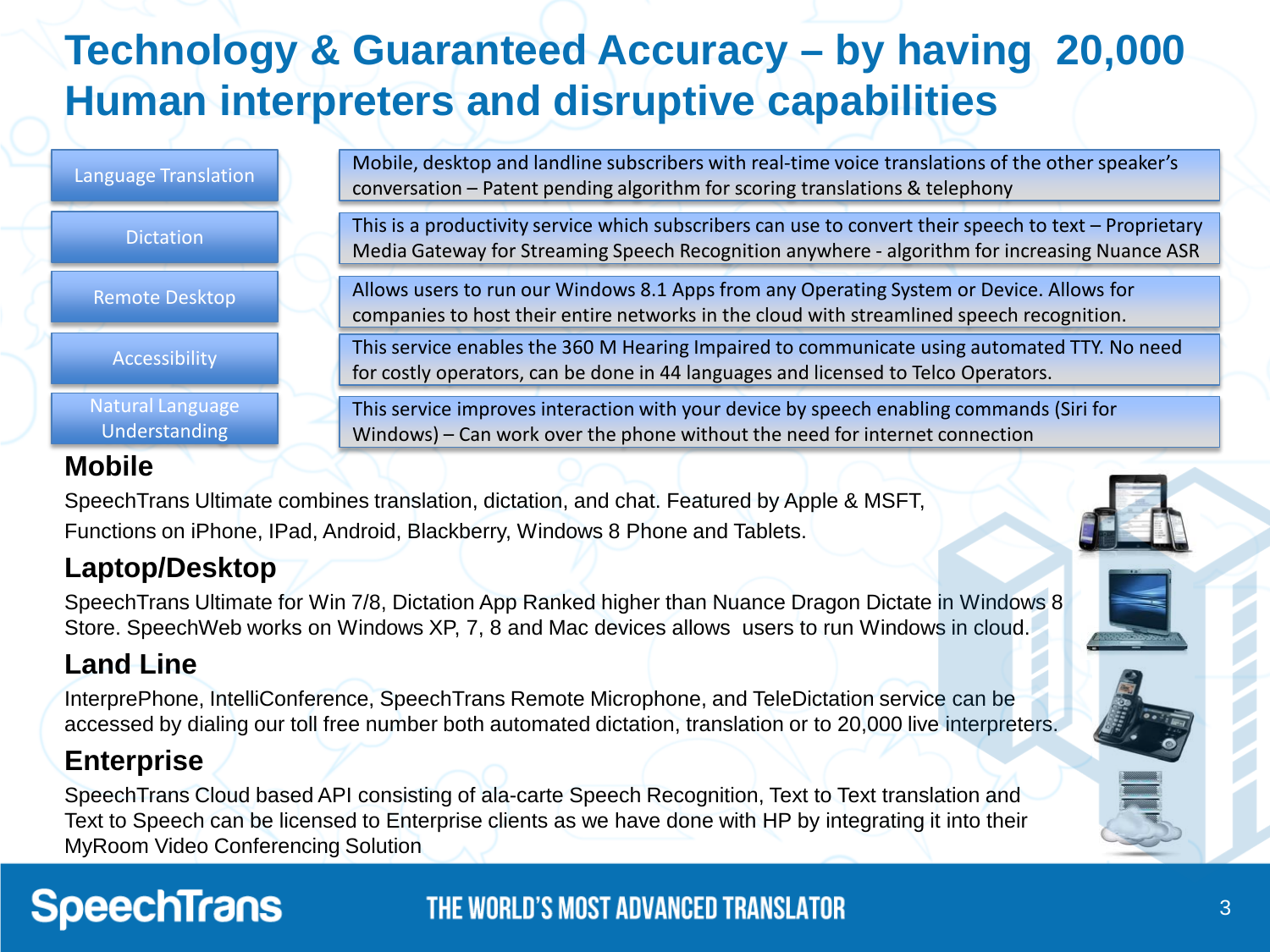

# Need an interpreter?

If you don't speak English well, bring an interpreter when you go to Family Court or Family Mediation. The Court cannot give you an interpreter.

### Exception:

If you have a domestic violence case, the Court may be able to give you an interpreter. Ask the clerk in Room 402.

# Kailangan ng tagasalin ng wika?

Kung hindi ku mahusay magsalita ng Ingles, magsama ag Pampamilya o Pamamagitang Pampamilya. Ang Hukuingawalin ng waka kapag pumupunta ka sa Hukumang ay hindi makakapagbigay sa iyo ng tagasalin ng wika.

### Eksepsiyean

Kong ang kaso mo ay karabasat sa tahanan, ang Hukuman ay maaaraag makapagbigay sa iyo ng tagestellen mg wika. Itanyang sa klerk sa Silid-402

# Вам нужен переводчик?

Если вы грозо говорите по-виглийски, приведите с<br>собой переводника, когда вы пойдете в Суд по Family Mediator) Cystem wower repeate ceasewear genze (Family Court) was a Cinoxby посредничества по обмейным вопросам **TASTOSOCOCO 20** 

### Исключение

Objectives no strony sorgooy is kadwien 402 COMMA, ME WORDHAM YTD OSE OMEST Ective Basile Meno caso divisio l'instrument первое переодежат **K CRACKET CONSULTANT** 

San Francisco Superior Court

# 需要口题員嗎?

计数据 化二甲基苯基 化二甲基苯甲基 医中枢 医心理 医心理学 ● 戰點 口怎麼 的成形制线照, " 戰戰口 \$2-1 春縣 , 當就报

- 如果想是顺於家庭为案例,法院可能当世提供 三、远野 东部
	- · 然你回信佛公师20P但第+ 的版框型口

# ¿Necesita intérprete?

Si no habla blen el inglés, lleve un intérprete cuando excepto si tiene un caso de violencia en si hogar vaya a la Corte familiar o a su cita de mediación familiar. La Corte no le puede dar un intérprete.

as posible que la Corte le puede dar un intérpre-Si usted tiene un caso de violencia en el hogar Hable con el secretario en la sala 402

# Cần thông dịch viên?

Non quy vi klong not tong Anh thank than, hay dem theo Dash. The kidnes the came cap mones data vice cho quy vi chông dịch viết khi từ Tua Cia Dình hoặc Hồa Giải Gar

Trubby hop agoul lệt

New ve cas cuy vi in ve bao hanh more whe. The of the main of the baby of the change vi Hay hold lake our trengt Probag 402.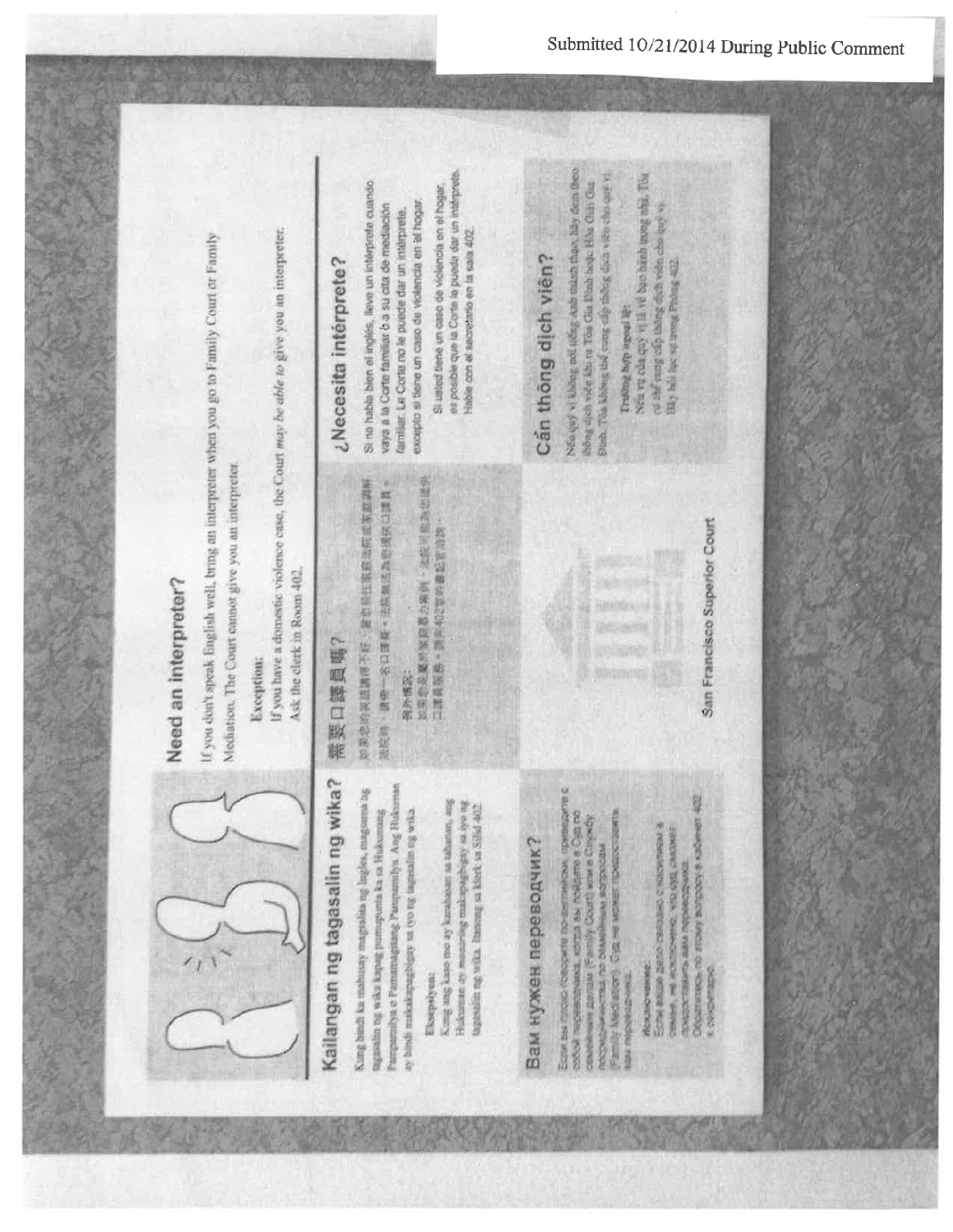Good morning! I was supposed to be at the open session yesterday to speak but something unexpected occurred and I was unable to go. I asked Annabelle Garay to read it for me but I don't know if she made it. I've attached it just in case it was not read to see if you might share it with the group.

We wanted to let everyone know of the passage of AB2370 (Chau) Interpreter Bill. It goes into effect January 1, 2015 and will require that our certification number be a part of the record. Ms. Clark can fill you in since she is my court manger in Ventura.

There is a couple of other things in there regarding our plans and our desire to work more for the courts as independent contractors.

Thank you so much for keeping us informed. BTW, we are now going by a new name IGA-The Interpreters Guild of America. We are no longer TTIG.

Sincerely Angie Birchfield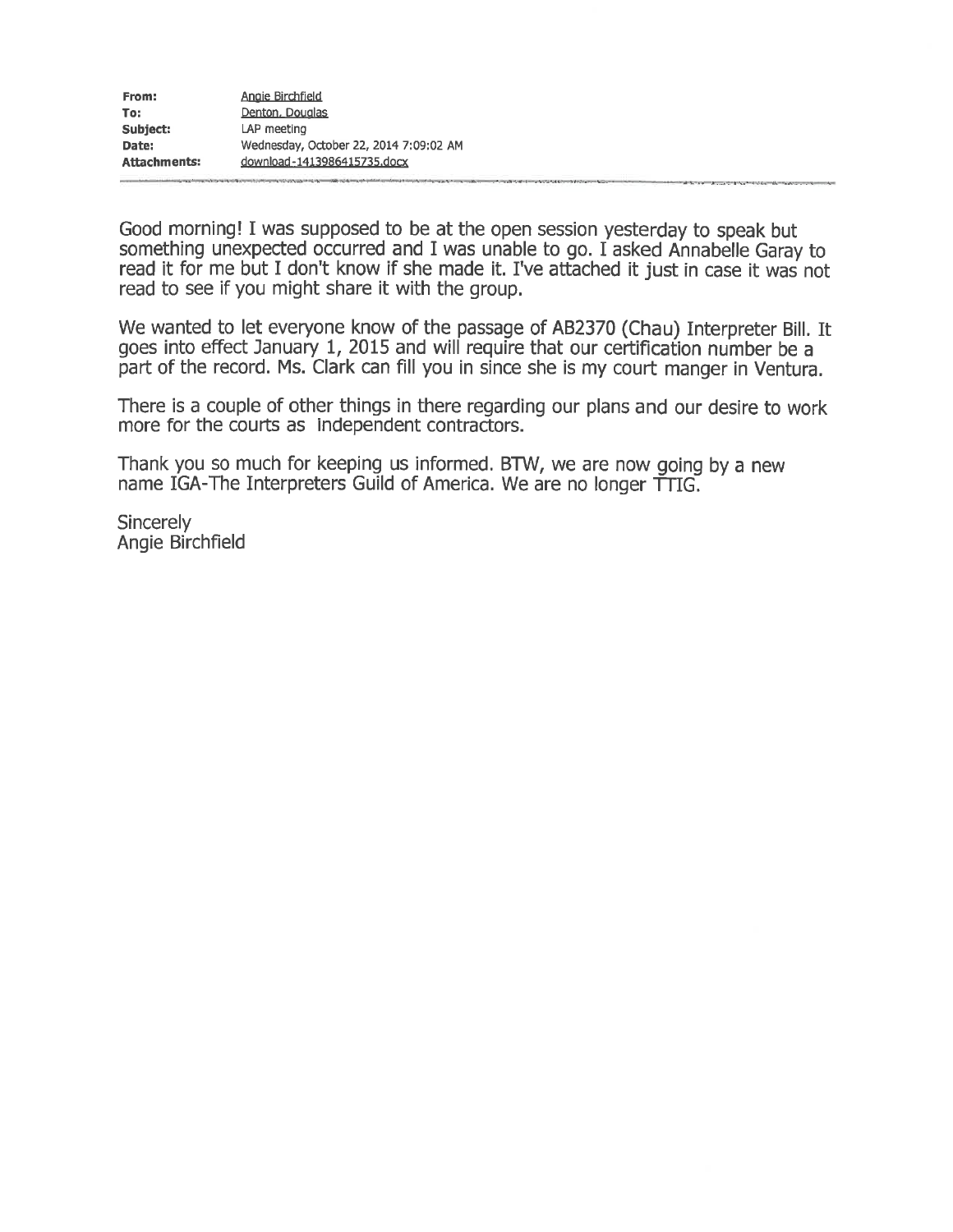The comments I want to make are as follows:

My name is Annabelle Garay and I am speaking on behalf of Angie Birchfield from the Interpreters Guild of America, formerly TTIG, who could not be here in person today.

First of all, I'm proud to say that with the support of CFI, AB2370 has been signed into law. It will require that interpreters' certification numbers to be stated on the record and that interpreter credentials be confirmed by the court. This is a milestone for us, since we have had to deal with far too many noncertified interpreters passing themselves off as court certified or registered interpreters.

We would like to suggest that a type of "bench card" or similar be developed and made available to civil judges and their clerks to inform them of the implementation of this new law due to take effect January first, 2015. We would suggest that a similar solution be applied if and when VRI is utilized. The Interpreters' Guild is ready to help the courts in any way we can in covering these additional needs. It is our goal to ensure that the entire civil and criminal law process be fully covered by well qualified, court certified and registered interpreters, whether at jail interviews, initial police interviews or attorney/client meetings.

IGA would gladly welcome the opportunity to participate in the Judges' College or any information sessions being provided to bench officers and attorneys so as to better inform them regarding interpreters working in the courts, interpreter credentialing and the implementation of this new law that will benefit the courts in so many ways. We believe that by providing input on our qualifications, ethical standards and other protocols we can help bring about a better understanding of our profession. And I refer to "our profession" because that is what best describes the California court interpreter -- "A Professional". As you well know, we are required to be conversant with the working vocabulary of criminal attorneys, civil attorneys, DNA experts, forensic scientists, medical experts, and so on… And in two languages no less. The work is as rewarding as it is challenging. That's why the notion of unqualified people passing themselves off as certified interpreters is so appalling.

It is one of IGA's goals to contact Legal Aid entities that assist indigent LEPs and help these entities to better communicate and serve their clients without compromise and with high quality interpretation. Our members are more than happy to work with them.

In our opinion, the LAP guidelines are more a requirement than a recommendation. With the implementation of the LAP guidelines, the courts will access the independent court certified/registered interpreters who are truly qualified and ready to continue providing professional interpreting services in the courts, especially the civil courts. We echo the comments submitted by CFI regarding the interpreter's expertise in the Language Access arena and we encourage you to consider having our input be an integral part of the planning process. We are the experts in Language Access and as such, we should be given a role in managing our profession. IGA, together with CFI, are ready to work collaboratively with each other and with the courts to ensure the ready availability of certified/registered interpreters to guarantee that the language access needs of the LEP community are met.

We also believe that there are many interpreters who have come into this profession to work solely as independent contractors and as such should not be bound by the 40/45 day cut off we have been seeing. Currently, if an independent contractor approaches 40 to 45 days of work in one county, they